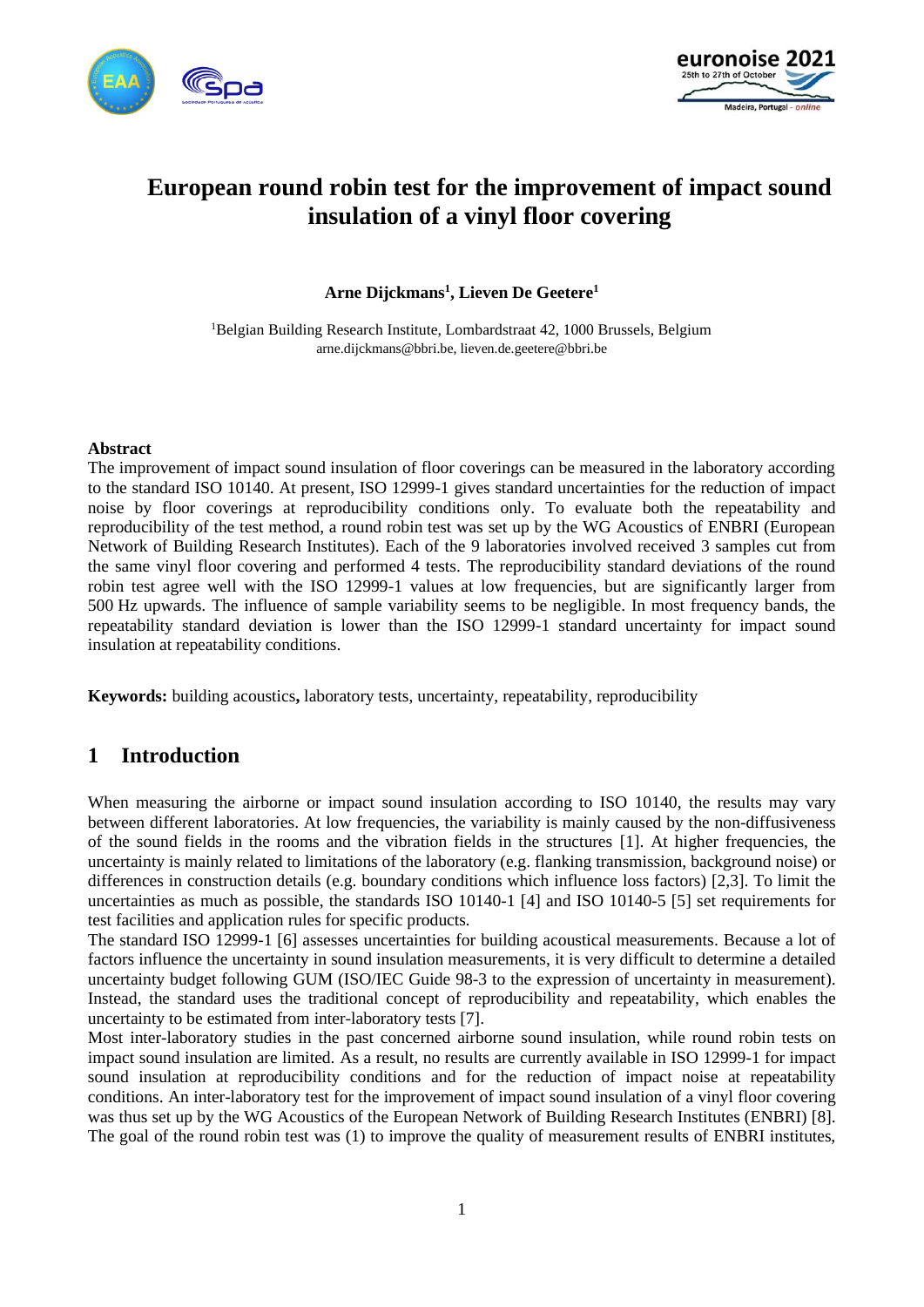

(2) to obtain data on repeatability and reproducibility as input for ISO 12999-1 and (3) to gain insight in the influence of some parameters on the uncertainty values.

# **2 Materials and methods**

### **2.1 Participating laboratories**

A total of 9 laboratories took part in this round robin test (RRT). All laboratories are (appointed by a) member of ENBRI, the European Network of Building Research Institutes. The participating laboratories are located in Belgium, Denmark, Finland, Norway, Poland, Portugal, Romania, Sweden and Switzerland.

The main characteristics of each laboratory are given in Table 1 (room volume  $V$ , floor dimensions  $L \times W$ , floor area S, bare floor thickness t). The laboratories are numbered in a random way to keep the data anonymous. All laboratories meet the requirements from ISO 10140-5 [5] regarding the minimum volume of the receiving room  $(50 \text{ m}^3)$ , the minimum length of the shortest edge of the test opening  $(2.3 \text{ m})$ , the surface of the test opening  $(10 - 20 \text{ m}^2)$  and the thickness of the reinforced concrete base floor  $(100 - 160 \text{ mm})$ , except laboratory 7 for which the surface area of the floor is smaller than 10 m². Nevertheless, the measurement results of laboratory 7 have not been discarded in the statistical analysis.

| Lab.           | Room                | Heavyweight reference floor |                     |                      | <b>Tapping</b><br>machine | Microphones |             |
|----------------|---------------------|-----------------------------|---------------------|----------------------|---------------------------|-------------|-------------|
|                | V                   | $L \times W$                | S                   |                      |                           |             |             |
|                | $\lceil m^3 \rceil$ | $[m \times m]$              | $\lceil m^2 \rceil$ | $\lceil$ mm $\rceil$ | # positions               | type        | # positions |
|                | 138                 | $4.00 \times 3.00$          | 12.0                | 150                  | 9                         | rotating    |             |
| $\overline{2}$ | 67                  | $4.43 \times 2.60$          | 11.5                | 140                  | 6                         | rotating    |             |
| 3              | 56                  | $3.90 \times 3.05$          | 11.9                | 160                  | 5                         | rotating    |             |
| 4              | 64                  | $4.35 \times 2.65$          | 11.5                | 140                  | 5                         | rotating    |             |
| 5              | 200                 | $3.70 \times 2.80$          | 10.4                | 140                  | 5                         | rotating    |             |
| 6              | 145                 | $4.00 \times 3.00$          | 12.0                | 100                  | 4                         | fixed       |             |
|                | 119                 | $3.42 \times 2.42$          | 8.3                 | 140                  | 6                         | fixed       | 6           |
| 8              | 51                  | 5.04 x 3.74                 | 18.8                | 160                  | 6                         | rotating    |             |
| 9              | 243                 | 3.37 x 2.99                 | 10.2                | 140                  | 6                         | rotating    |             |

Table 1 –Main characteristics of the participating laboratories.



Figure 1 – Vinyl floor covering test samples sent to the participating laboratories.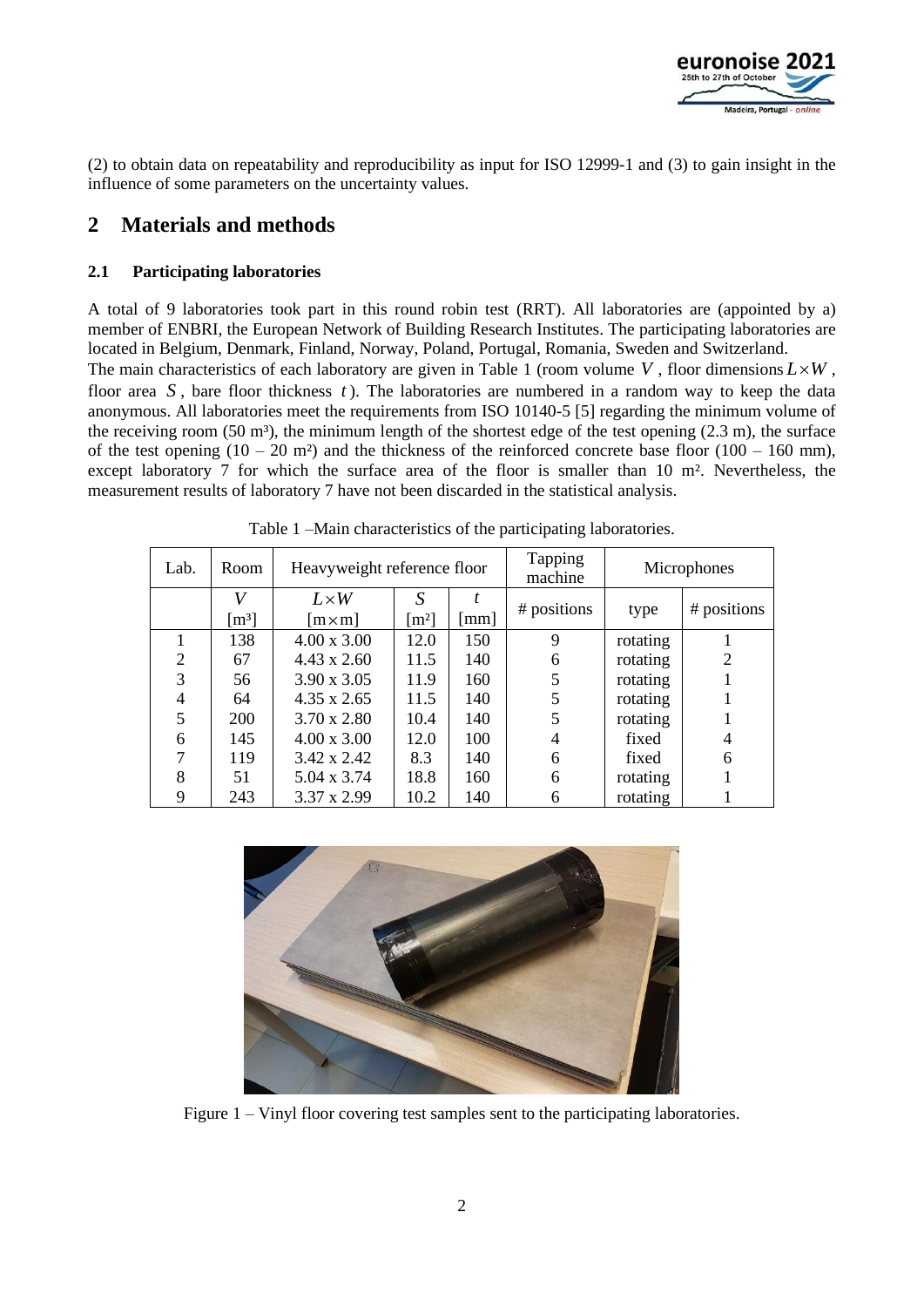

### **2.2 Test samples**

A 3 mm thick vinyl floor covering with resilient backing was chosen as test specimen. All participants of the RRT received three nominally identical test specimens (labelled s1, s2 and s3) cut from the same vinyl floor covering with dimensions 7 m x 4 m. The test specimens with approximate dimensions 800 mm x 400 mm were sent in a black PVC cylinder (Figure 1). The participants were asked to store the samples safely in a dry and acclimatised environment, to unroll them at least 2 days before testing and to ensure that they were completely flat before testing. Furthermore, the samples were not to be loaded during storage time or during test.

### **2.3 Measurement procedure**

The improvement of impact sound insulation of the floor covering was measured following the application rules of Annex H of ISO 10140-1 [4] on a heavyweight reference floor. The thickness of the concrete reference floors of the laboratories varies between 100 mm and 160 mm (Table 1).

The floor covering was installed loosely on the floor surface. Care was taken that no air was enclosed between the sample and the concrete floor.

Each laboratory performed impact sound insulation measurements according to ISO 10140-3 [9] (Figure 2). The details of the test procedure for each laboratory (number of tapping machine positions and the type and/or number of microphone positions over which averaging is carried out) are reported in Table 1. The tapping machine positions for the measurements on the bare floor had to be chosen identical to the respective tapping machine positions used for the measurement with sample. It was therefore recommended to first measure the impact sound pressure level with the sample present, mark all chosen sample positions and then repeat all measurements on the bare floor on the marked positions.



Figure 2 – Impact sound insulation measurement of bare floor and bare floor with vinyl floor covering

While Annex H of ISO 10140-1 [4] states that three or more samples should be installed on the floor, the three samples were to be treated as if they were samples from different products for the RRT. So no samples could be combined in the same test. Each sample had to be tested in at least 4 tapping machine positions. In total, 4 tests were performed by each laboratory. To determine the influence of the sample variability and the different measurands on the repeatability, two tests (named test 1 and test 1bis) were performed on sample s1 directly after each other. The test on sample s1 was repeated in its entirety. All parameters were measured again: the sound pressure level with and without sample, the reverberation time  $(T_r)$  and the background noise. While ISO 12999-1 states that the set of microphone and source positions should be selected anew, more or less randomly, for each repeated measurement, it was prescribed in this RRT to take the same tapping machine positions, sound source positions (for  $T<sub>r</sub>$ ) and microphone positions for test 1 and test 1bis.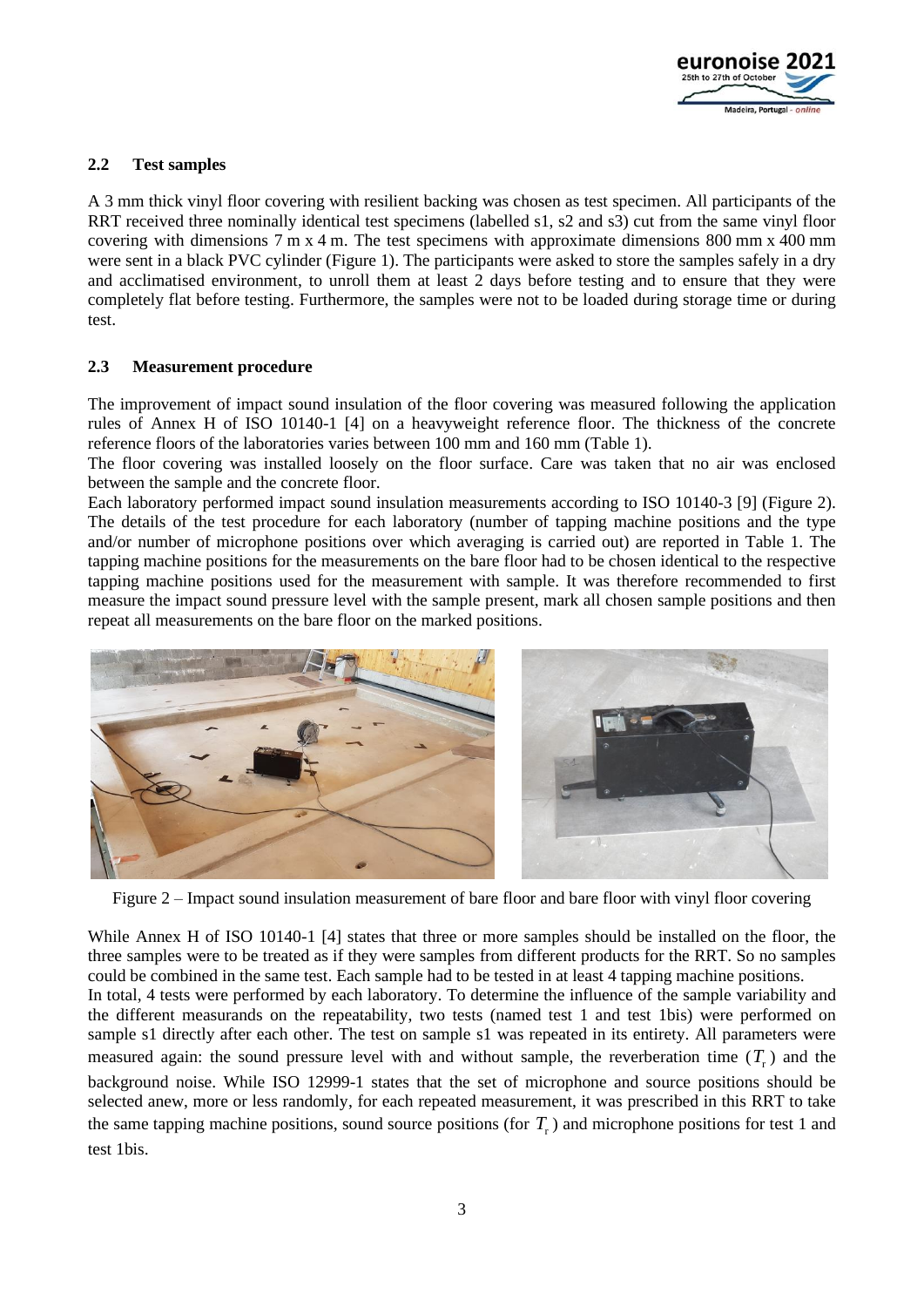

For the tests on sample s2 and s3 (named test 2 and test 3), only the measurements with sample had to be performed. For the sound pressure levels on the bare floor and the reverberation times, the measured values from test 1 are reused. However, the background noise level was measured again.

### **2.4 Statistical analysis**

Each laboratory sent a reporting sheet with laboratory data and measurement results for each of the four tests to the RRT supervisor at BBRI. The predefined reporting sheet contains:

- details on laboratory characteristics and measurement procedure;
- environmental conditions (air temperature, air humidity);
- detailed measurement results (impact sound pressure levels on bare concrete floor, impact sound pressure levels on vinyl floor covering, background noise levels, reverberation times);
- single-number values according to ISO 717-2 [10].

The results for the normalized impact sound pressure levels and the improvement of impact sound insulation are automatically calculated from the detailed measurement results in the reporting sheet to avoid errors. The single-number values were verified by the RRT supervisor and recalculated to one decimal place according to the latest version of ISO 717-2 [10].

The estimates for the general mean, the repeatability standard deviation  $s_r$  and the reproducibility standard deviation  $s_R$  have been calculated according to ISO 5725-2 [11] (with the number of laboratories  $p = 9$  and the number of replicate tests  $n = 4$ ), without disqualifying any outliers in the results [6]. First, the withinlaboratory variance  $s_i^2$  $s_i^2$  is calculated from the four test results for each laboratory *i*. The repeatability variance  $s_r^2$  $s_r^2$  is then determined as the average of the  $s_i^2$  $s_i^2$ -values. Finally, the reproducibility variance  $s_R^2$ R *s* is determined from:

$$
s_R^2 = s_L^2 + s_r^2 \tag{1}
$$

with  $s_1^2$  $s_L^2$  the between-laboratory variance.

# **3 Results**

The general mean for the improvement of impact sound insulation  $\Delta L$  of the vinyl floor covering, estimated from all test results from the 9 laboratories, is shown in Figure 3. The vinyl floor covering results in a mean overall improvement of  $\Delta L_{w}$  = 19.5 dB (with laboratory average values between 18.5 dB and 20.2 dB) and  $\Delta L_{\text{lin}} = 9.1$  dB (with laboratory average values between 8.2 dB and 9.8 dB). The improvement  $\Delta L$  is small up to 250 Hz (average improvement of 3 dB) and starts to increase at the cut-off frequency around 315 Hz with approximately 15 dB per octave band. For most of the laboratories, the  $\Delta L$ -spectrum showed a distinct dip or plateau between  $800 \text{ Hz} - 1250 \text{ Hz}$ . Because this plateau was not present in all laboratory results and sometimes shifted by one-third octave band, the plateau is less pronounced in the general mean. The non-linear increase above the cut-off frequency of the soft floor covering may be caused by the resonances in the force spectrum of the tapping machine or by a non-linear response from the vinyl [12]. At high frequencies, the increase in  $\Delta L$  starts to drop, mainly because the background noise was influencing the measurement results in most laboratories from  $2000 \text{ Hz} - 2500 \text{ Hz}$  upwards.

The minimum and maximum values of the laboratory average values are also indicated on the graph. Generally, the spread in laboratory results increases with frequency. At low frequencies, the uncertainty is limited, except at 50 Hz due to one outlier. The large spread above 2000 Hz can be partly explained by the fact that the background noise is influencing the results. In this frequency range, the lowest values were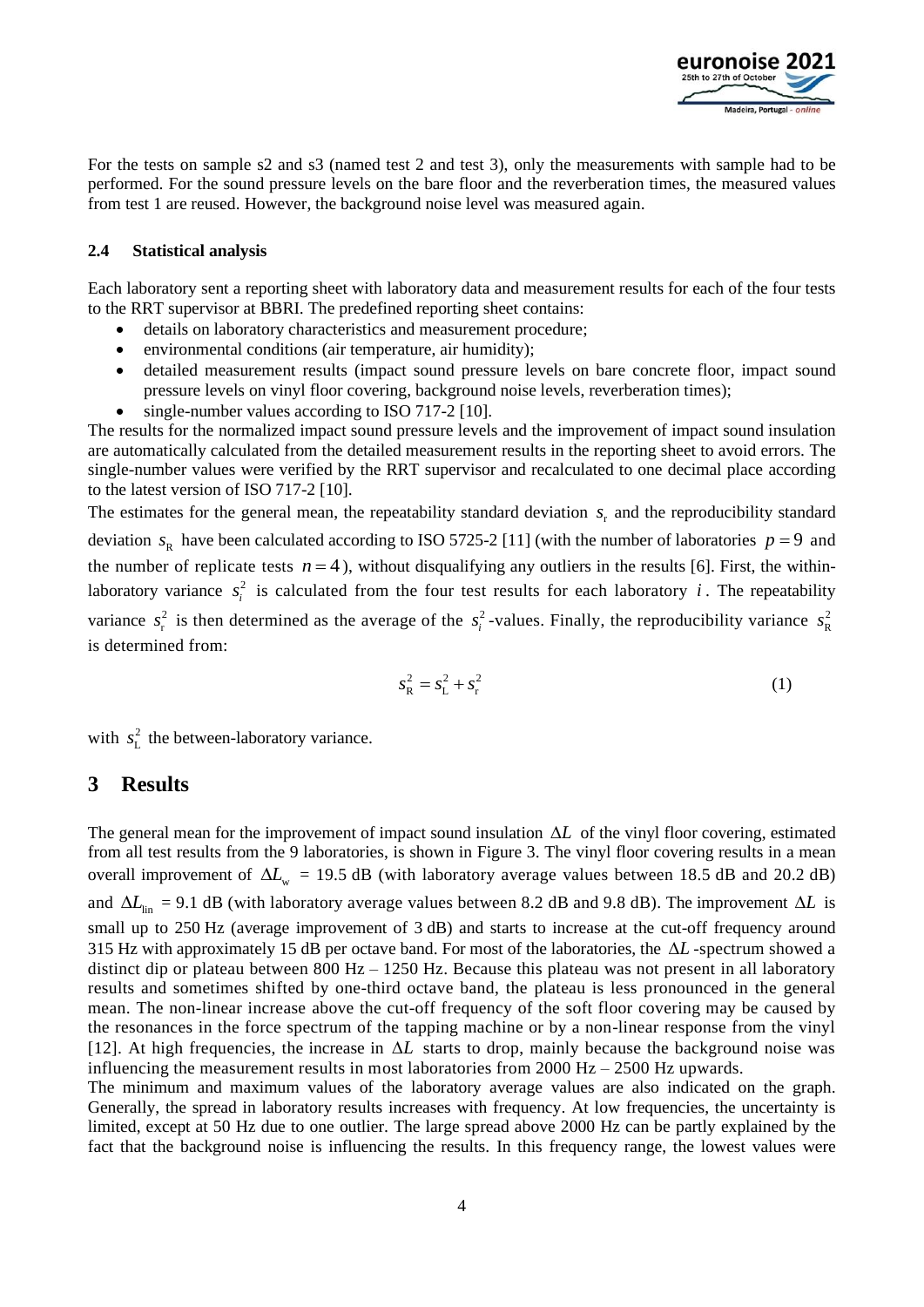



reported by laboratory 7 (which has the smallest floor area of 8.3 m²), although no background noise correction was needed for that laboratory.

Figure 3 – General mean and min-max bars of laboratory average values for  $\Delta L$  of the vinyl floor covering (left) and average single number ratings for each laboratory (right)

Figure 4 compares the estimated standard deviation under repeatability and reproducibility conditions with the standard uncertainties of ISO 12999-1 [6]. Because no standard uncertainties are currently available for the reduction of impact noise at repeatability conditions, the repeatability standard deviation is compared with ISO 12999-1 values for impact sound insulation  $(L_n)$  measurements.

In most frequency bands, the repeatability standard deviation is lower than the ISO 12999-1 standard uncertainty for impact sound insulation at repeatability conditions (Figure 4a). Only around 800 Hz, which corresponds to the frequency at which the plateau starts in the  $\Delta L$ -spectrum, a larger spread is observed in all laboratory results. This peak is caused by variations in the measurement of  $L_n$  with vinyl floor covering (see section 4.2).

The reproducibility standard deviations of the round robin test agree well with the ISO 12999-1 values at low frequencies, but are significantly larger from 500 Hz upwards (Figure 4b). The peak observed around 800 Hz in the repeatability standard deviation is also clearly visible in the reproducibility uncertainty. The large uncertainty at high frequencies is partly related to background noise issues, but probably other factors also play a role, like the contact conditions between the bare floor and the vinyl floor covering which may be different due to irregularities in the bare floor surface (air pockets, dust). The peak at 50 Hz is largely influenced by one outlier, but the uncertainty remains higher than the ISO value even when the outlier is omitted ( $s_R = 2.1$  dB at 50 Hz without outlier).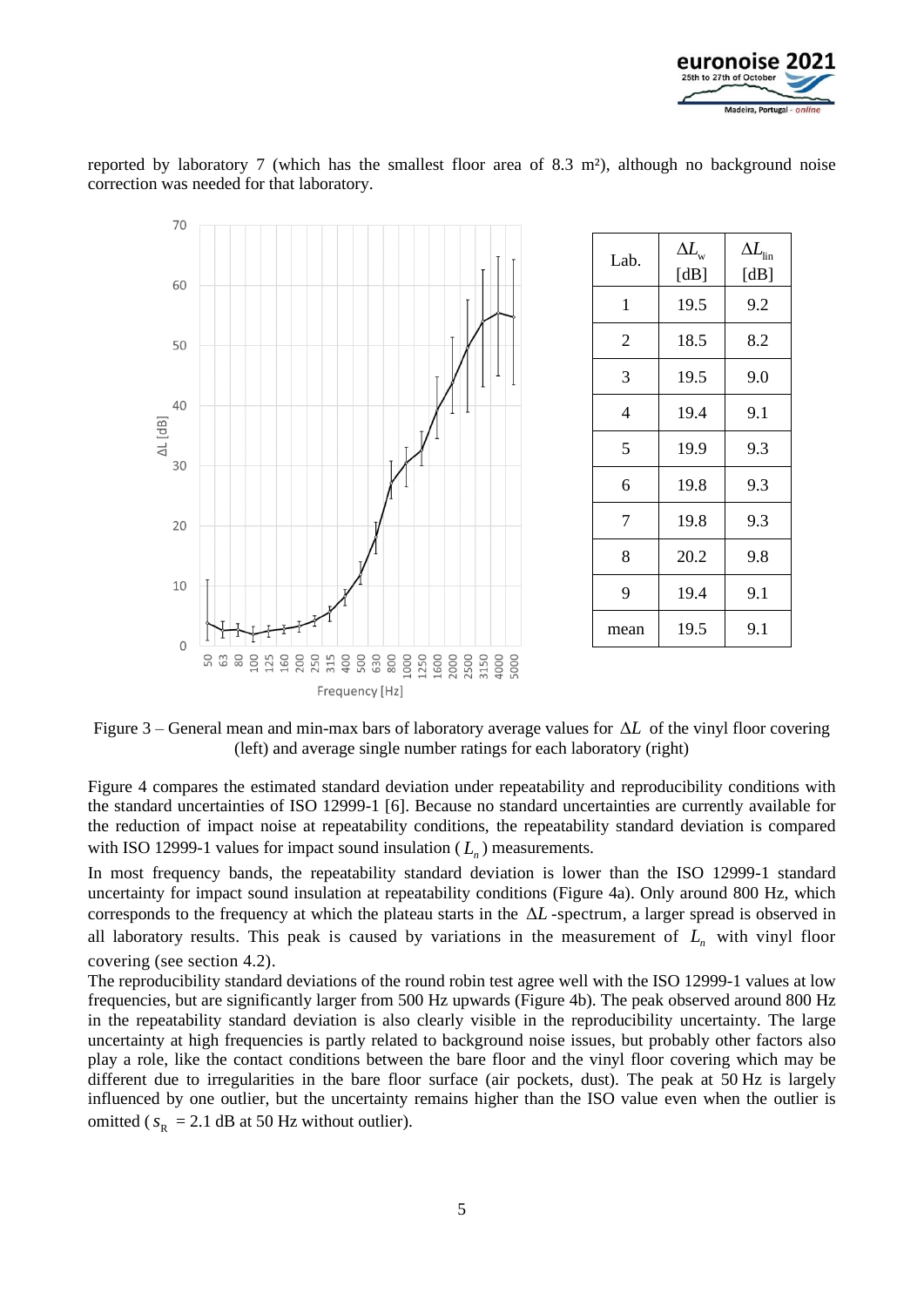



Figure  $4$  – Standard deviation under (a) repeatability and (b) reproducibility conditions for  $\Delta L$  of the vinyl floor covering.

| Table 2 -Standard deviation under repeatability and reproducibility conditions for the single-number values. |  |  |
|--------------------------------------------------------------------------------------------------------------|--|--|
|                                                                                                              |  |  |

|                                 |      | Method 1                  | Method 2 |                            |
|---------------------------------|------|---------------------------|----------|----------------------------|
| Standard deviation              |      | $\mathbf{u}_{\text{lin}}$ |          | $\mathcal{L}_{\text{lin}}$ |
| Repeatability<br>$S_r$ [dB]     | 0.20 | 0.19                      | 0.40     | 0.35                       |
| Reproducibility<br>$S_{R}$ [dB] | 0.51 | 0.47                      | 0.85     | 0.75                       |

# **4 Discussion**

### **4.1 Single-number values**

The uncertainty associated with single-number values determined in accordance with ISO 717-2 [10] can be determined by two different methods [6]. In the first method, the single-number value is treated as an independent measurand. The standard deviation under repeatability and reproducibility conditions is calculated in the same way as the third-octave band values using the results of the table in Figure 3. In the second method, an upper limit for the uncertainty of the single-number value is calculated assuming full, positive correlation between the one-third octave band values (annex B of ISO 12999-1 [6]).

The estimated standard deviation under repeatability and reproducibility conditions for the single-number values  $\Delta L_{w}$  and  $\Delta L_{lin} = \Delta L_{w} + C_{IA}$  are given in Table 2. The uncertainty on the single-number values is very low. ISO 12999-1 gives a standard uncertainty under reproducibility conditions of 1.1 dB for the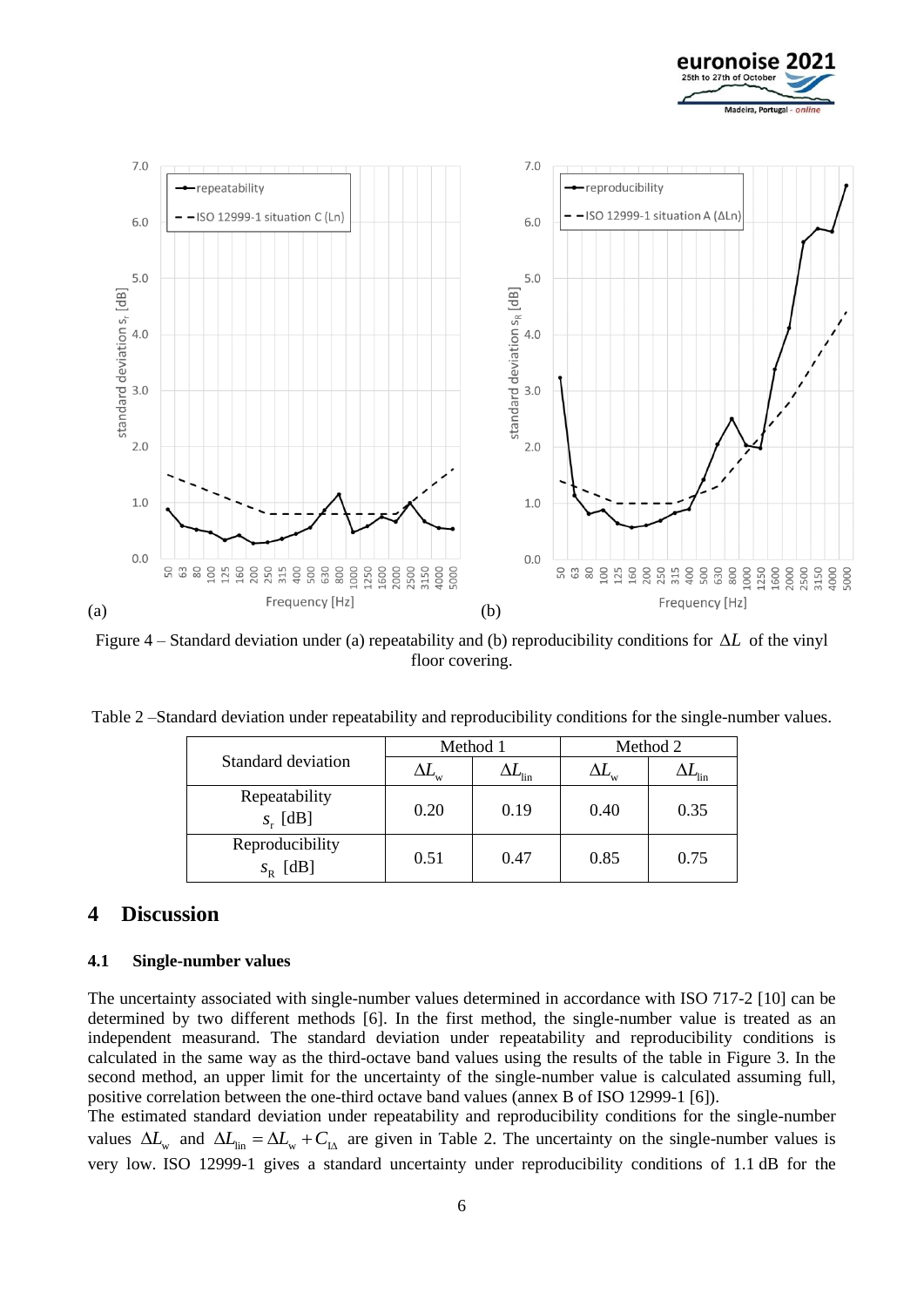

weighted reduction of impact noise  $\Delta L_{w}$  by floor coverings (as determined by method 1), whereas the uncertainty is only 0.51 dB for this RRT. This can be explained mainly by the fact that the single-number values for the vinyl floor covering are completely determined by the one-third-octave band values between 100 Hz and 500 Hz. In these frequency bands, the standard deviations are low (Figure 4), resulting in low uncertainties for the single-number values.

### **4.2 Parameters influencing repeatability**

Different parameters will influence the repeatability uncertainty of  $\Delta L$ , like the spatial and temporal averaging of the impact sound pressure levels of the bare floor  $(L_{p0})$  and of the floor with vinyl covering  $(L_p)$ , the background noise correction, and the determination of the room reverberation time  $(T_r)$  which influences the normalized impact sound pressure levels ( $L_{n0}$  and  $L_{n}$ ). The relative importance of these uncertainties has been investigated by comparing the detailed results of test 1 and test 1bis of each laboratory (Figure 5). At low frequencies (up to 200 Hz), the repeatability uncertainty is mainly caused by the non-diffusiveness of the sound and vibration fields. This has a similar impact on all measured quantities ( $L_{p0}$ ,  $L_{p}$ ,  $T_{r}$ ). Due to the additional uncertainty on  $T_{r}$ , the uncertainty for the normalized quantities  $L_{n0}$  and  $L_n$  is generally larger than the uncertainty for  $L_{p0}$  and  $L_p$ . At mid and high frequencies, the repeatability uncertainty of  $\Delta L$  is mainly determined by the uncertainty in the  $L_{p}$ measurement with vinyl. The room reverberation time can be measured with good accuracy. As a result, the standard deviation for  $L_{\text{n}0}$  and  $L_{\text{n}}$  is smaller than for  $L_{\text{p}0}$  and  $L_{\text{p}}$ , which is theoretically expected when the correction for room absorption is exactly known.



Figure 5 –Standard deviation under repeatability conditions for the different measurands determining *L*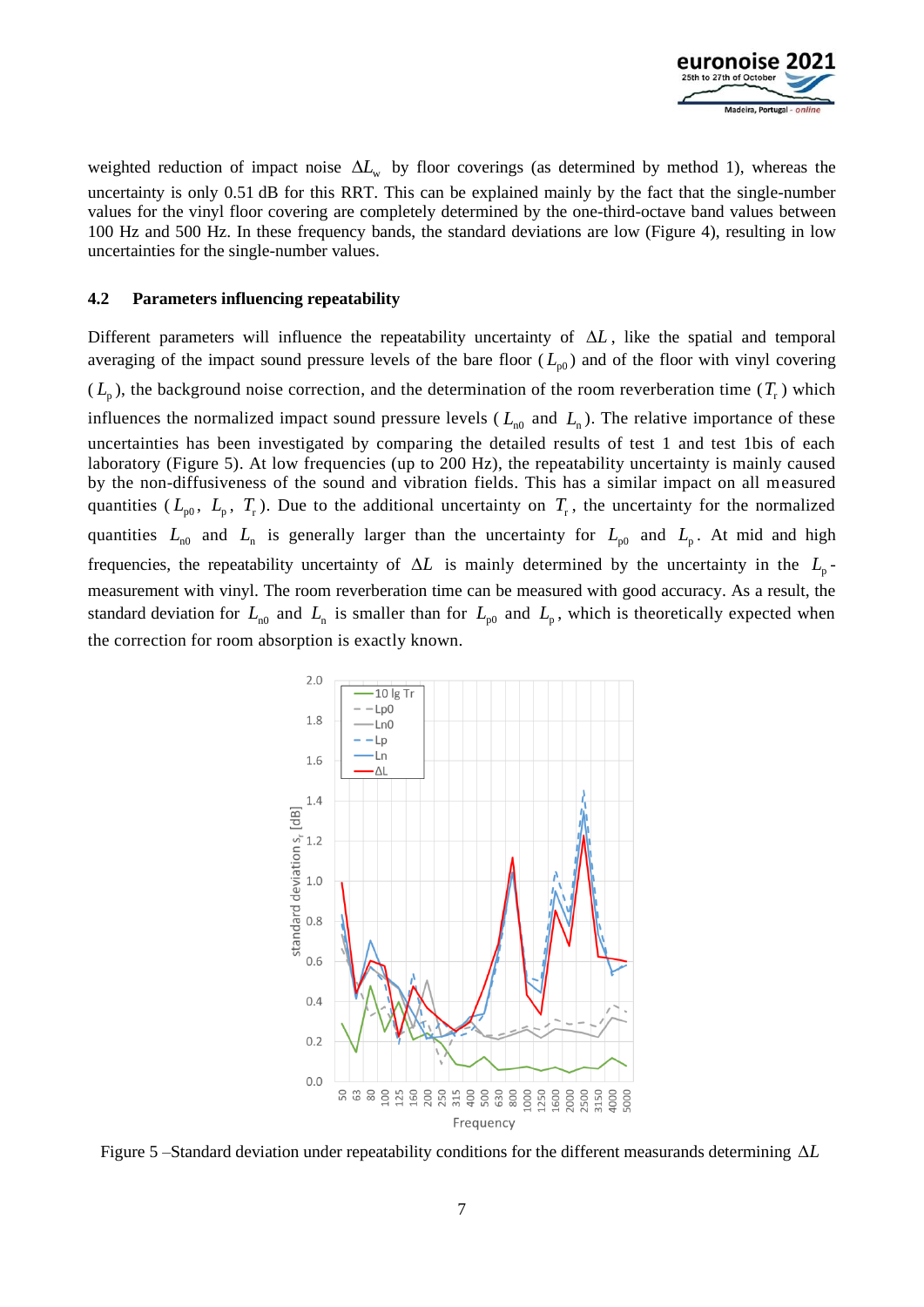

### **4.3 Parameters influencing reproducibility**

#### **4.3.1 Laboratory characteristics**

The laboratory characteristics most likely to influence the reproducibility uncertainty of  $\Delta L$  are the room geometry, the floor thickness and geometry, the boundary conditions (including the placement of the vinyl on the bare floor) and the bare floor loss factors. The effect of flanking transmission is expected to be small, because it will influence the measurement of  $L_{p0}$  and  $L_{p}$  in the same way. The variation in temperature and

humidity reported by the laboratories is limited and thus its influence is probably also small compared to other uncertainties.

The results have been investigated in detail, but no systematic deviation could be observed with room volume, floor area or bare floor thickness, both in terms of average  $\Delta L$ -value or repeatability standard deviation of each laboratory. The bare floor impact sound pressure level  $L_{n0}$  depends on the floor thickness and the bare floor loss factor, with values of  $L_{n0,w}$  varying between 76.6 dB and 82.1 dB for the 9 laboratories. Nevertheless, no systematic correlation is found between  $L_{n0}$  and  $\Delta L$ . This confirms the theory that the bare floor properties do not influence the  $\Delta L$  of soft floor coverings [12].

The standard ISO 10140-5 [5] prescribes a minimum loss factor for heavy structures. Four laboratories reported the bare floor loss factor. Not all results fulfil the requirement (Figure 6a). The influence of the bare floor loss factor on  $\Delta L$  is however very small, as confirmed by two measurements performed at the same laboratory with different edge conditions for the bare floor (Figure 6b). One floor was detached from the surrounding structure by rockwool at its four edges (full black curve), while the joints between the other floor and the surrounding structure was filled with mortar at two sides (dotted black curve), leading to a much higher structural loss factor (Figure 6a, black curves).



(a) Loss factor measured at 4 laboratories and minimum loss factor required by ISO 10140 (red)



Figure 6 –Influence of the structural loss factor of the bare floor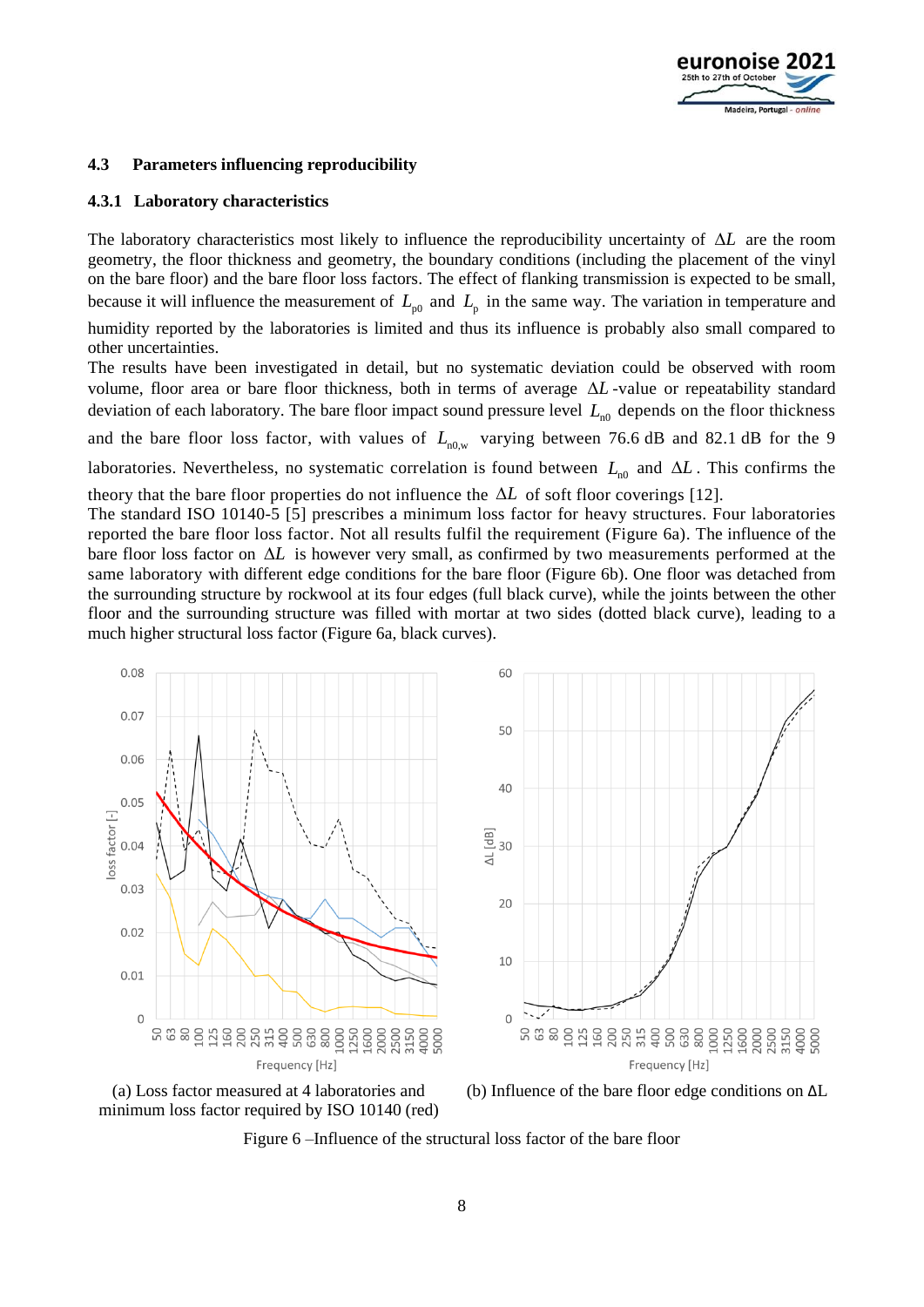

### **4.3.2 Sample variability**

Because all laboratories received different test samples, the variability among the test samples due to their heterogeneity forms an inherent part of the reproducibility standard deviation. It was however assumed that the sample variability is negligible because all samples were cut from the same vinyl floor covering and thus nominally identical. Furthermore, the variability is levelled out because all laboratories received three randomly chosen samples. This seems to be confirmed by the RRT results. Figure 7 compares the repeatability standard deviations for  $L_{p}$  calculated from three different data sets. The first one is determined

from the results of test 1 & 1bis, for which the same sample was used. The other are determined from the results of test  $1 \& 2$  and test  $1 \& 3$ , for which different, but nominally identical samples were used. If the sample variability is important, a smaller uncertainty is expected for the first data set (test  $1 \& 1 \text{ bis}$ ), but this is not systematically the case over the frequency range of interest. Only between 315 Hz and 630 Hz, the sample variability may play a small role.



Figure 7 – Standard deviation for  $L_{\rm p}$  under repeatability conditions for the same sample (test 1 & 1bis) or different samples (test  $1 \& 2$  and test  $1 \& 3$ ).

### **5 Conclusions**

To obtain data on repeatability and reproducibility as input for ISO 12999-1, an inter-laboratory test was organized for the improvement of impact sound insulation. The RRT does not fulfil all requirements for inter-laboratory tests of ISO 12999-1 and ISO 5725-2. To limit the measurement effort, the number of repeated measurements in each laboratory was limited to four. Furthermore, the quantities  $L_{p0}$  (impact sound level of bare floor) and  $T_r$  (reverberation time) were nor remeasured for sample s2 and s3. Nevertheless, the repeatability uncertainty can be well estimated from the four repeated measurements because the uncertainty for  $\Delta L$  is mostly determined by the uncertainty in the measurement of  $L_{p}$  (impact sound level with vinyl floor covering). The sample variability is small because all samples were cut from the same vinyl floor covering. The reproducibility uncertainty determined in this RRT is thus mainly caused by the differences in the laboratory characteristics (room and floor geometry, boundary conditions, background noise, …). Another parameter which may influence both the repeatability and